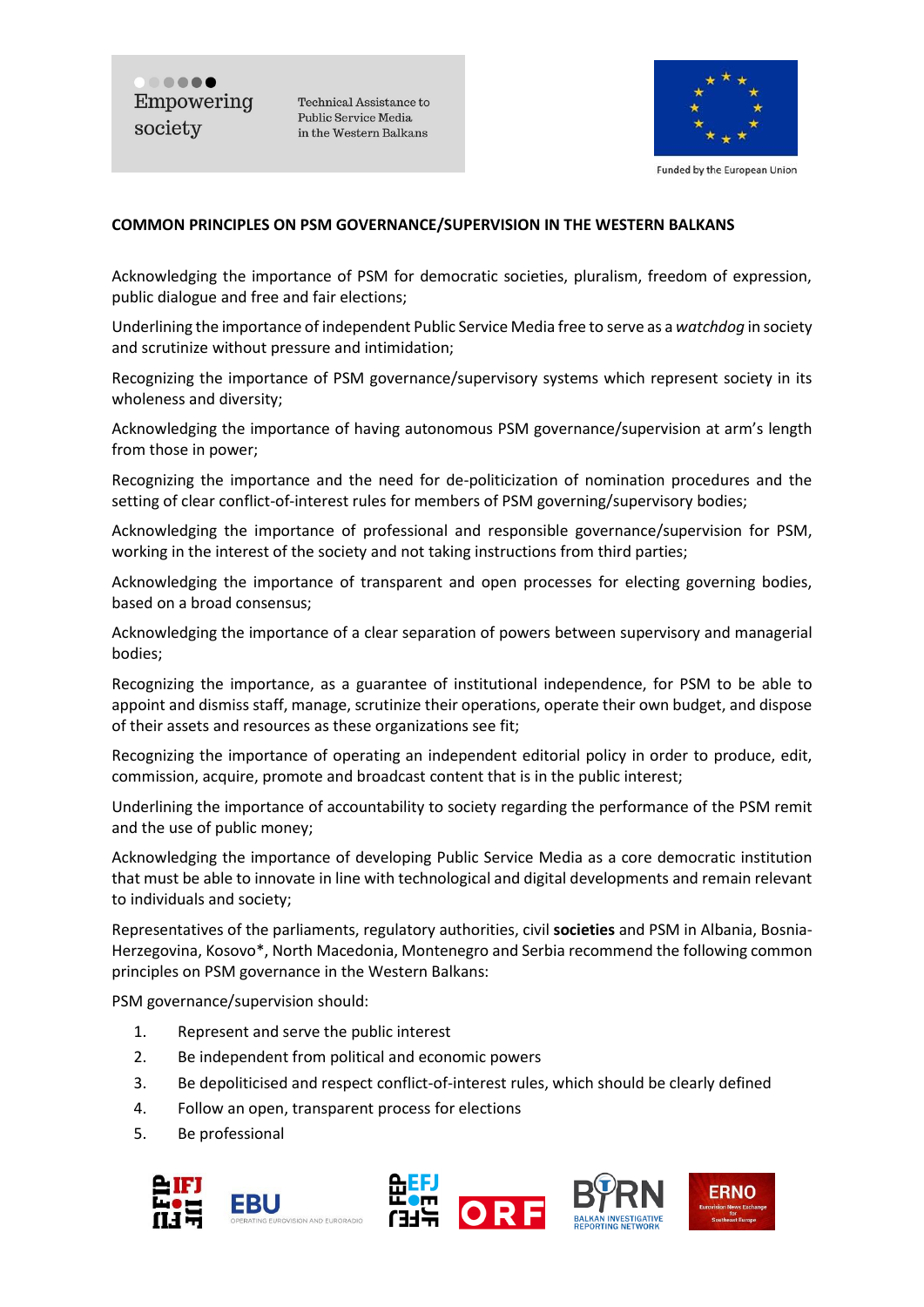- 6. Be transparent
- 7. Be accountable and responsible
- 8. Ensure a clear separation of powers between supervisory and managerial bodies
- 9. Avoid interference with PSM management
- 10. Respect and defend the PSM mission and its legal and financial framework
- 11. Promote understanding of the PSM role and remit in society

#### **Serving all segments of society**

- 1. Members of PSM governing/supervisory bodies should represent different segments of society
- 2. Members of PSM governing/supervisory bodies should work in the interest of society
- 3. Bodies representing civil society should be active and credible, with a proven track record, stretching back several years, showing that they are independent from political powers

#### **Independence**

- 1. Members of PSM governing/supervisory bodies should be independent in their work and not take instructions from outside parties, including those who have nominated them
- 2. Legal frameworks should provide sufficient safeguards for the independence of supervisory bodies
- 3. Legal provisions dealing with PSM governing/supervisory bodies should be comprehensive and take precedence over the provisions of other laws incompatible with the institutional independence of PSM
- 4. PSM programme-related matters should be excluded from general public-procurement rules
- 5. Laws governing PSM should be properly implemented while PSM by-laws and internal rules should respect and advance the purposes of these laws
- 6. Legal changes to PSM governance/supervision should only be enacted after thorough analysis and a broad public debate, and should not be used for politically motivated dismissals or to force the political alignment of PSM governing/supervisory bodies
- 7. Continuity of the current work of PSM governing/supervisory bodies should be ensured until new ones have been constituted
- 8. Mandates of PSM governing/supervisory bodies should not be terminated whenever changes in parliaments and governments occur
- 9. The PSM remit and its funding should not be determined in contracts with the government so as to avoid undue political influence
- 10. PSM employees should be exempted from the general framework governing civil servants, especially in countries where they have a similar status
- 11. Governing/supervisory bodies should not become involved in editorial activities

## **De-politicization and clear rules on avoiding conflicts of interest**

- 1. Members of PSM governing/supervisory bodies should not hold any political functions and must not have held such functions for a specified period prior to their appointment
- 2. Members of PSM governing/supervisory bodies should not be engaged with businesses or any areas that would constitute a conflict of interest in regard to their work with PSM









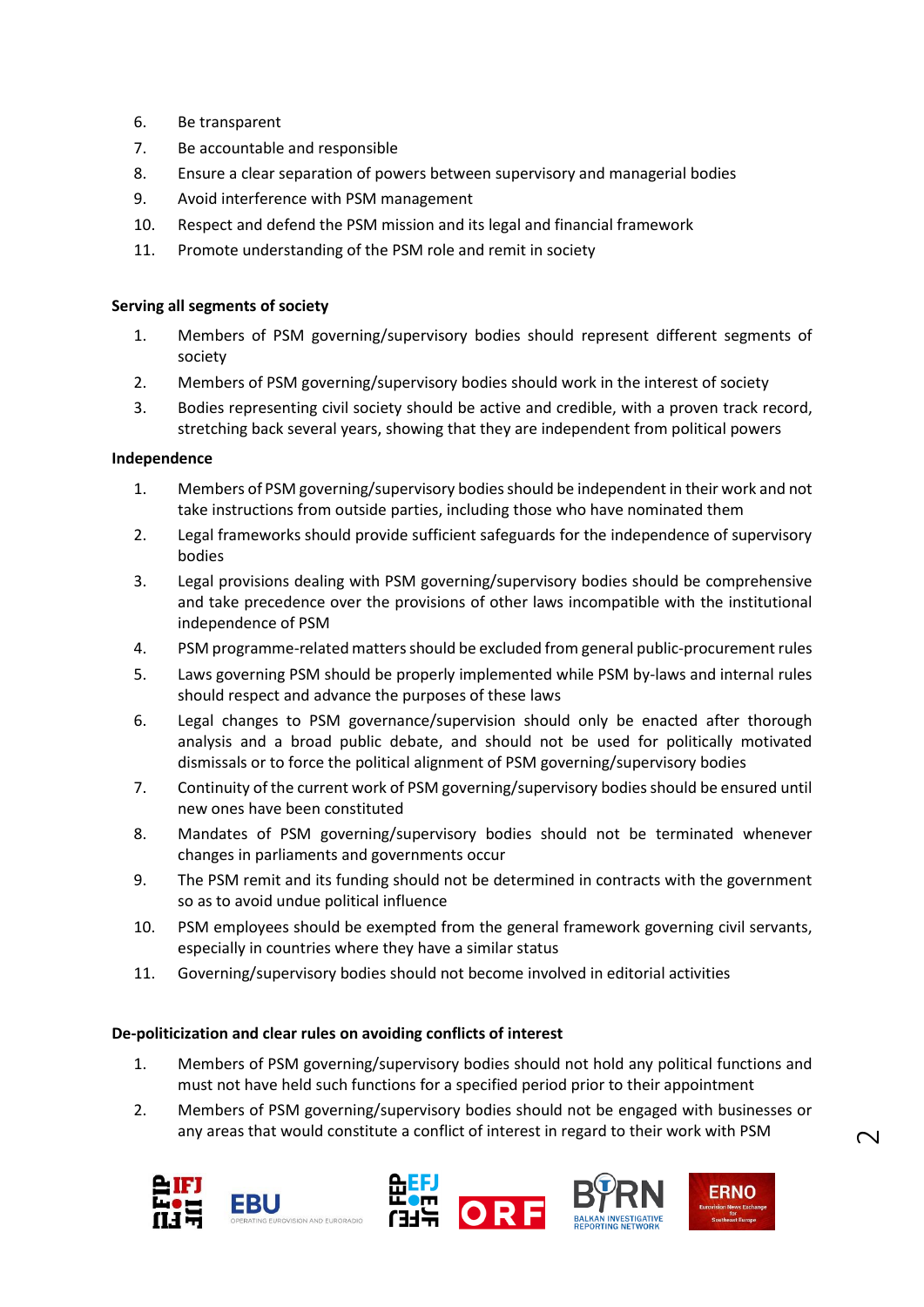3. Conflict-of-interest rules should also address family ties in a proper way

# **Open, transparent processes for elections, based on a broad consensus**

- 1. Members of PSM governing/supervisory bodies should be elected through an open, transparent process
	- 2. Appointments and dismissals of PSM governing/supervisory bodies should be based on a broad political consensus, which could be achieved for example by introducing the requirement of two thirds majority in cases where members are elected by parliament
	- 3. Appointment and dismissal decisions should be published with justification, and be open for judicial review

## **Professionalism**

- 1. The criteria for PSM governing/supervisory bodies' members should ensure the nomination of high-quality professionals with several years of experience in PSM-relevant areas
- 2. PSM governing/supervisory bodies should act in the interest of society and may, where needed, rely on external expertise or establish advisory bodies
- 3. If established, such advisory bodies should have clear mandates, duties and responsibilities that should not infringe on the competences of managerial and/or supervisory bodies

## **Transparency**

- 1. PSM governing/supervisory bodies should be transparent in their work and decision-making
- 2. Meetings of PSM governing/supervisory bodies should be open to the public, as a rule, unless decided otherwise for examining special matters
- 3. The agenda and reports of PSM governing-body meetings should be published and easily findable on the PSM website
- 4. PSM governing/supervisory bodies should ensure that PSM operate transparently and are presented transparently online

## **Accountability**

- 1. PSM governing/supervisory bodies should perform a duty of care and be held accountable especially whenever they make important decisions on the appointments/dismissals of PSM management, and on financial and strategic matters
- 2. PSM governing/supervisory bodies are responsible for adopting or approving strategies, plans, and reports, which are important for the functioning of PSM. In case of rejection, PSM governing/supervisory bodies should provide clear justifications and explanations, which should be used by management to improve the written proposals so that they can then be adopted.
- 3. Governing/supervisory bodies should ensure participation of top management in their meetings
- 4. If members of governing/supervisory bodies do not perform their duties, they should be held liable for the resulting loss or harm.

## **Clear separation of powers between supervisory and managerial bodies**

1. PSM governing/supervisory bodies should approve strategic priorities, control how the remit is fulfilled and elect senior management